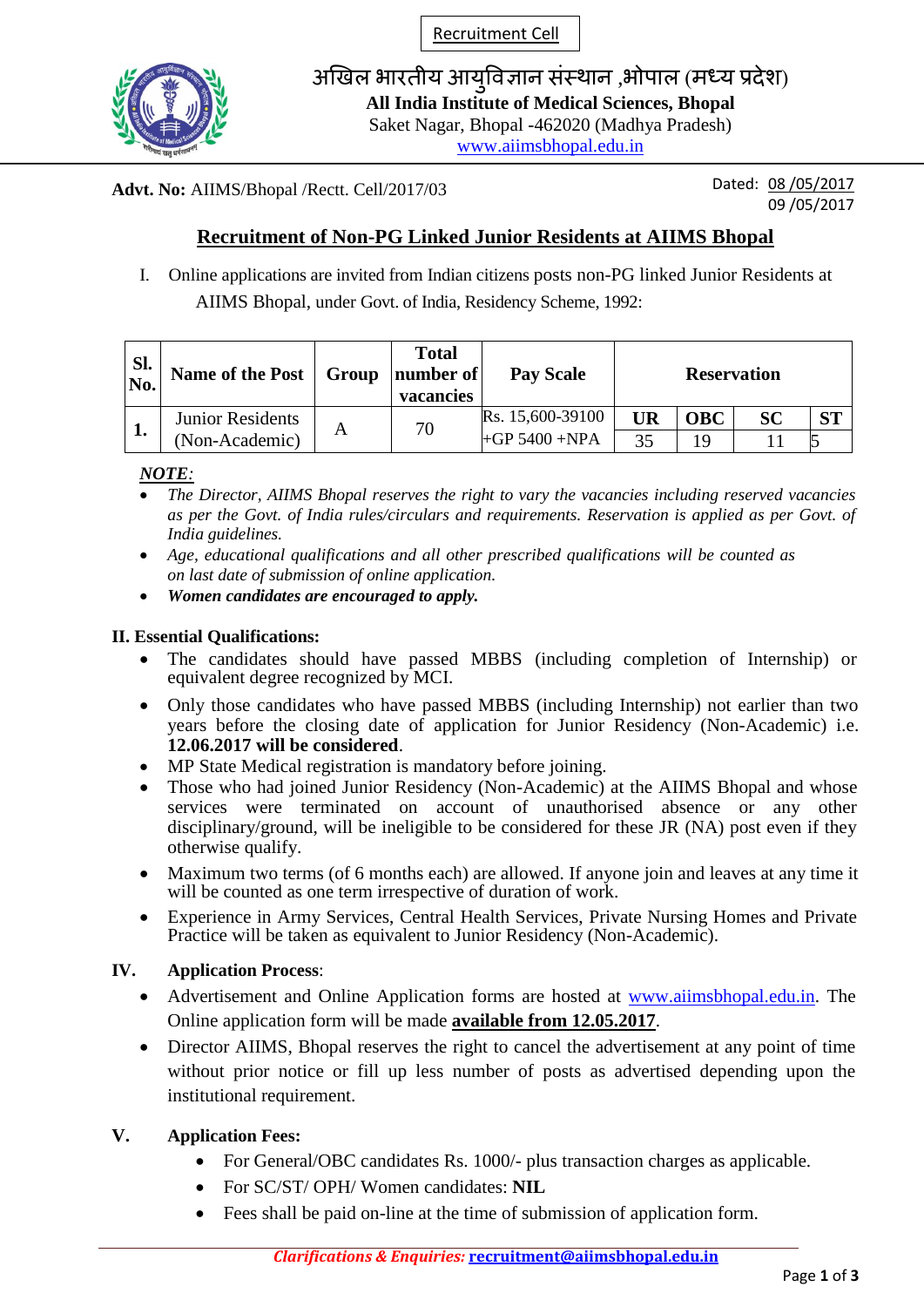- **VI.** Last Date of Application: The on-line filling up of application form will automatically close at  $5:00 \text{ pm on } 12^{\text{th}}$  June 2017.
	- *Congestion of system may occur during last hours. The applicants are strongly advised not to wait till last date of submission to avoid rush and submit the application well in time.*
	- *The application will be considered only when it has been duly submitted by pressing submit button.* After making payment you shall download the application form submitted by you by clicking on the *Download the link for the application form.* The candidate shall take print of the application form and bring at the time of interview. *Inadequately filled / incomplete applications may be summarily rejected*
- **VII. Tenure:** Maximum two terms of six months each. The Initial appointment will be for six months only which will be extended on satisfactory recommendation from concerned Head of the Department.
- **VIII. Documents:** Printed copy of the on-line application form and the self- attested photocopies of the following along with the originals must be brought at the time of document verification, before joining only:

1. 'No Objection Certificate–NOC 'for those who are working in Central/State Government / Semi Government, autonomous institutions from their respective organization.

2. Degrees, Certificates, Mark sheets, Age proof, Caste certificate, Experience certificates and qualifying degree registration with State Medical Council.

# **IX. Reservation for SC/ST/OBC/OPH shall be applicable as per Govt. of India policy:**

1. OBC Candidates will attach certificate issued by the competent authority in the form prescribed for Central Government jobs along with certificate that the candidate does not belong to Creamy Layer. Date of issue of Certificate should not be earlier *than one year of closing date of application.* 

2. For SC/ST-Certificate should be issued by Tehsildar or above rank officer in prescribed format.

3. Criteria for Orthopaedic Physically Handicapped: *3% reservation for PWD candidates*

- The candidate must possess a valid document certifying his/her physical disability is conforming to judgment of Supreme Court of India i.e.: "With the approval of the Ministry of Health & Family Welfare, Govt. of India vide letter no. 18018/2/2009-ME(P-1) dated 17.02.2009.
- Candidates with disability of lower limbs between 50% to 70% shall be considered and in case candidates are not available of such disability in the category, then the candidates with disability of lower limbs between 40% to 50% will also be considered as per decision in the Writ Petition (Civil) 184/2005-Dr.Kumar Sourav Vs. UOI & others in the Supreme Court of India.
- The disability certificate should be issued by a duly constituted and authorized Medical Board of the State or Central Govt. Hospitals/Institutions and countersigned by Medical Superintendent / CMO /Head of Hospital / Institution.

The Medical Board issuing certificate shall conform to guidelines of Ministry of Social Welfare and Empowerment (Govt. of India).

**This may also be treated as a Special Recruitment Drive for PwD candidates.**